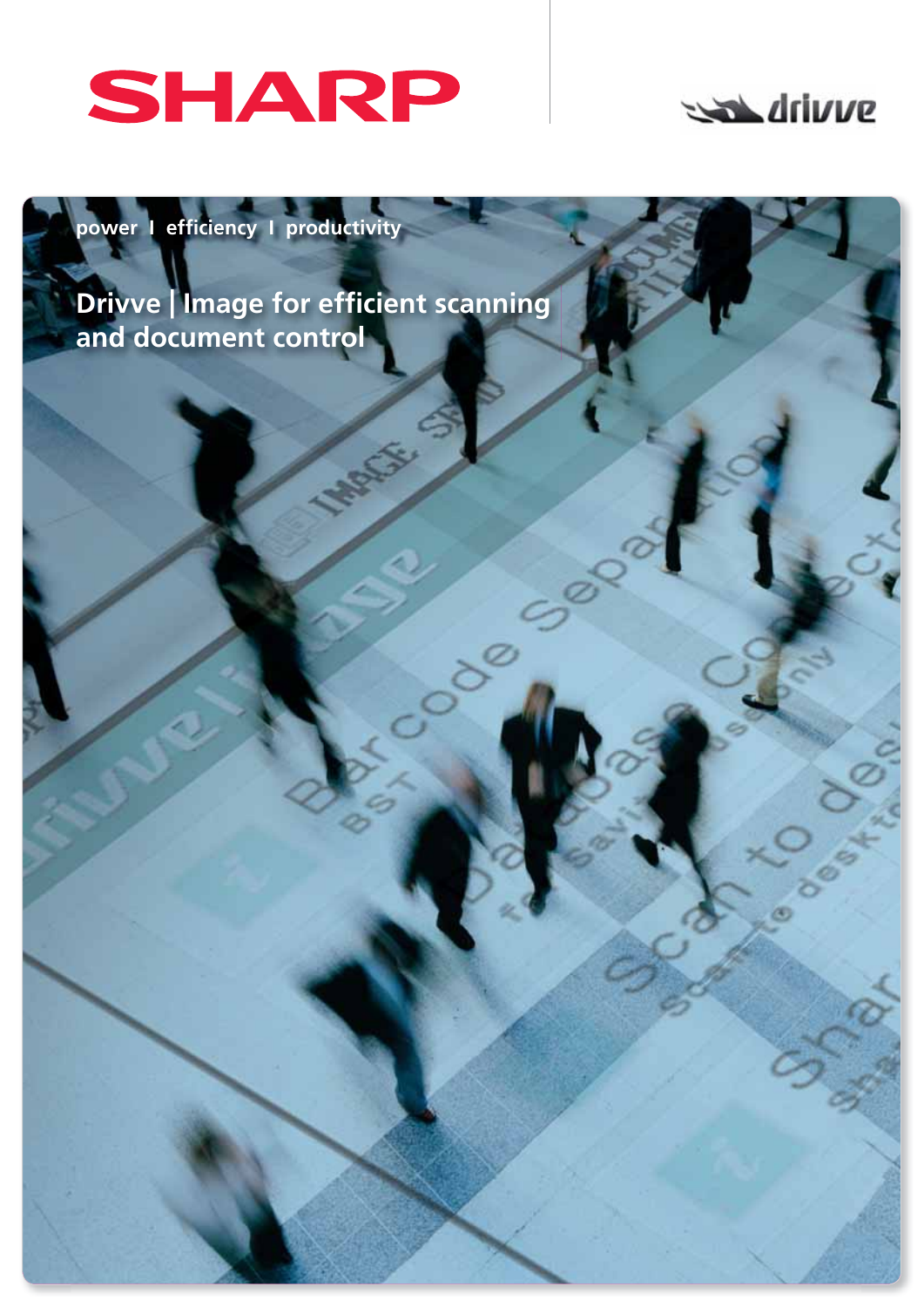# **Drivve | Image: a smarter way to work**

**Fact:** Drivve | Image is a suite of powerful software tools developed for Sharp OSA-enabled MFPs, to eliminate time-consuming, error prone manual processes from ordinary office activities.

If you're scanning on a Sharp OSA® (Open Systems Architecture) enabled MFP with Drivve | Image, you simply choose a network folder, fill in an index field and let the machine do the rest. Your colleagues can immediately find, retrieve and print perfect copies directly from their nearest Sharp OSA-enabled MFP.

And that's just the start. With a little imagination, Drivve | Image can bring new levels of efficiency and productivity to all manner of everyday workflows, from Zonal OCR to enhanced bar code reading and separation to simplified folder searching. Plus the flexible licencing model now lets you assign licences to individual devices and only licence certain features for those devices, making Drivve | Image even more affordable.



#### **Drivve | Image components in brief:**



 **Scanner Power Tools** - for faster, easier, smarter scanning with advanced image correction for more legible copies, plus SMTP email.



 **Optical Character Recognition (OCR)** - an OCR module with multi-language support for scanning to editable, searchable file formats. With Zonal OCR you can define an unlimited number of zones on a document. (option for Scanner Power Tools).



 **Bar Code Module** - works with Scanner Power Tools to automatically recognise more than 20 industry standard bar code types. (option for Scanner Power Tools).

 **Database Connector** - for an integrated connection between the Sharp MFP and your corporate database, plus easy scanning direct to any network destination.



 **Exchange | Fax Connector** - integrates with Microsoft® Exchange and fax servers for single-step scan-and-fax or scan-and-email to anyone in your address book, with automatic archiving.



 **SharePoint® Connector** - gives you a simple, powerful and versatile way to scan documents directly from your Sharp MFP to Microsoft® SharePoint services.

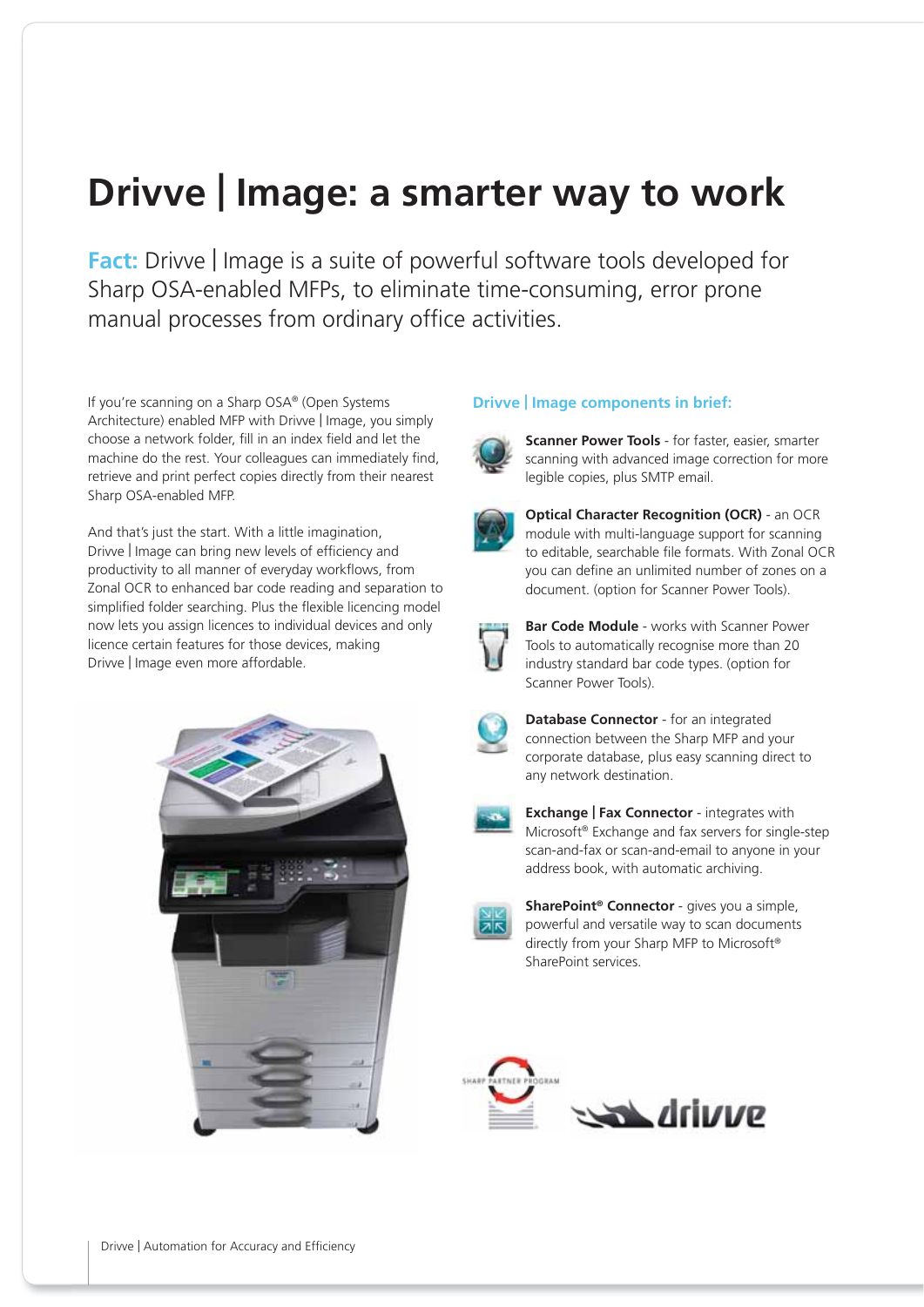## **Scanner Power Tools**

Scanning multiple mixed documents has never been quicker, easier or more accurate.

The Drivve | Image Scanner Power Tools add a host of valuable functions to your Sharp OSA-enabled MFP, including advanced image cleaning for premium quality documents; bar code separation, blank-page deletion, blank-page separators and much more.

**Bar code separation** – separates documents with bar codes. (no need to licence the Barcode Module).

**Blank-page separators** – separate your documents with blank pages to create separate files.

**Blank-page deletion** – reduce waste by automatically deleting blank pages.

**Image cleaning** – de-skew scanned pages and remove unwanted speckles, lines and other blemishes.

**Scanner manager** – create scan targets in seconds; scan and print simultaneously; enhance security with Active Directory access control.

**Browse to folder** – find what you're looking for fast; browse network directories from the MFP; search for folders by the initial letter or letter combination.

**File name generation** – define and enforce file-naming conventions for easier document management and retrieval.

**File format conversion** – convert scanned documents into any standard industry format.

**Data input formatting** – configure an input format for text fields.

**Convenient emailing** – send emails through your SMTP email servers directly from the Drivve interface.

**Extended output configuration** – The .CSV file output can be configured according to your specification.

**Disable/enable profiles** – scan profiles can now be disabled and enabled quickly.

**Sort order for LDAP data resources** – order data coming from an LDAP data source, making it easier to find the information you need.

**Enhanced browser simulator** – the integrated browser simulator lets you choose the device for your simulation.

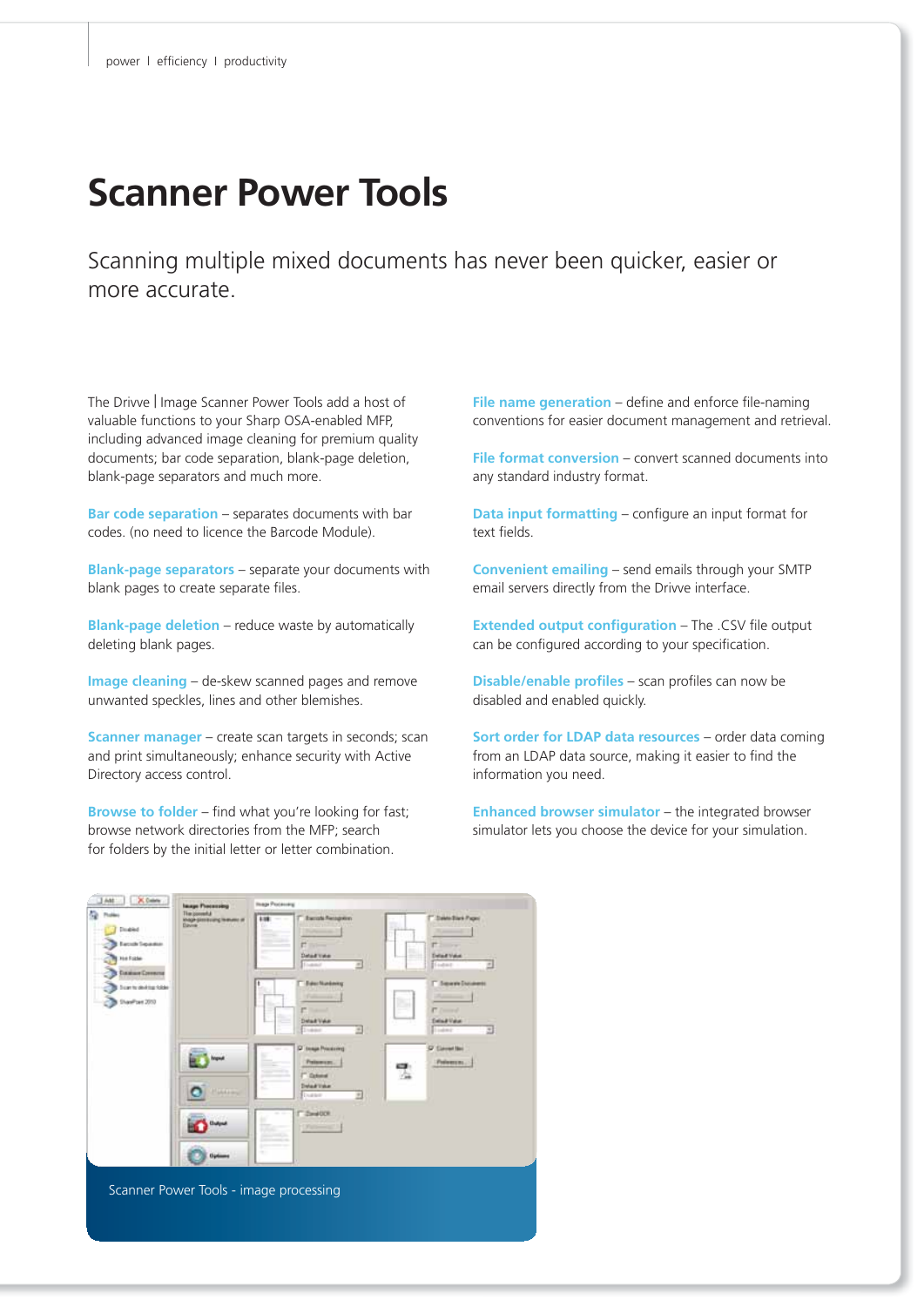## **Optical Character Recognition**

The powerful OCR\* module, which now supports Zonal OCR, lets you scan documents directly into a wide range of editable, searchable, machine-readable file formats

With Zonal OCR you can define an unlimited number of zones on a document in order to extract text from specific areas. Each zone creates a unique identifier that you can use throughout the application.

In combination with the powerful string manipulation and data extraction features, you can 'clean up' a zone in order to extract the text you are looking for, even if the zone contains unwanted or unreadable text.

- Creates readable and searchable PDF documents, including password protected PDFs and PDF/A files for long-term archiving.
- Generates a variety of new searchable output formats (PDF, PDF/A, RTF, Text, Microsoft Word and Excel).
- Supports metadata exporting to third-party applications (CSV or XML).
- Includes multiple language support for scanning documents in more than 130 languages.
- An auto rotation feature automatically detects and corrects incorrectly orientated (e.g. upside down) pages.

\*Available as an option for Scanner Power Tools

| Create OCR zones                        |                                      |                                    |
|-----------------------------------------|--------------------------------------|------------------------------------|
| Zone Name<br>Zone 1<br>Zone 2<br>Zero 3 | Selected page                        | Add<br>Læ<br>Delete<br>OCR Options |
| QK.                                     | Zonal OCR allows you to extract text | Carcel                             |

#### **Enhanced String Manipulation**

Drivve | Image now allows you to use string manipulation and analyse functions on any type of data generated from user input at the device panel, bar code recognition, or OCR zones.

One of the most powerful functions is Regular Expressions, a concise and flexible way to match strings of text. This allows you to search for an invoice number within an OCR zone or search and replace certain characters in a zone.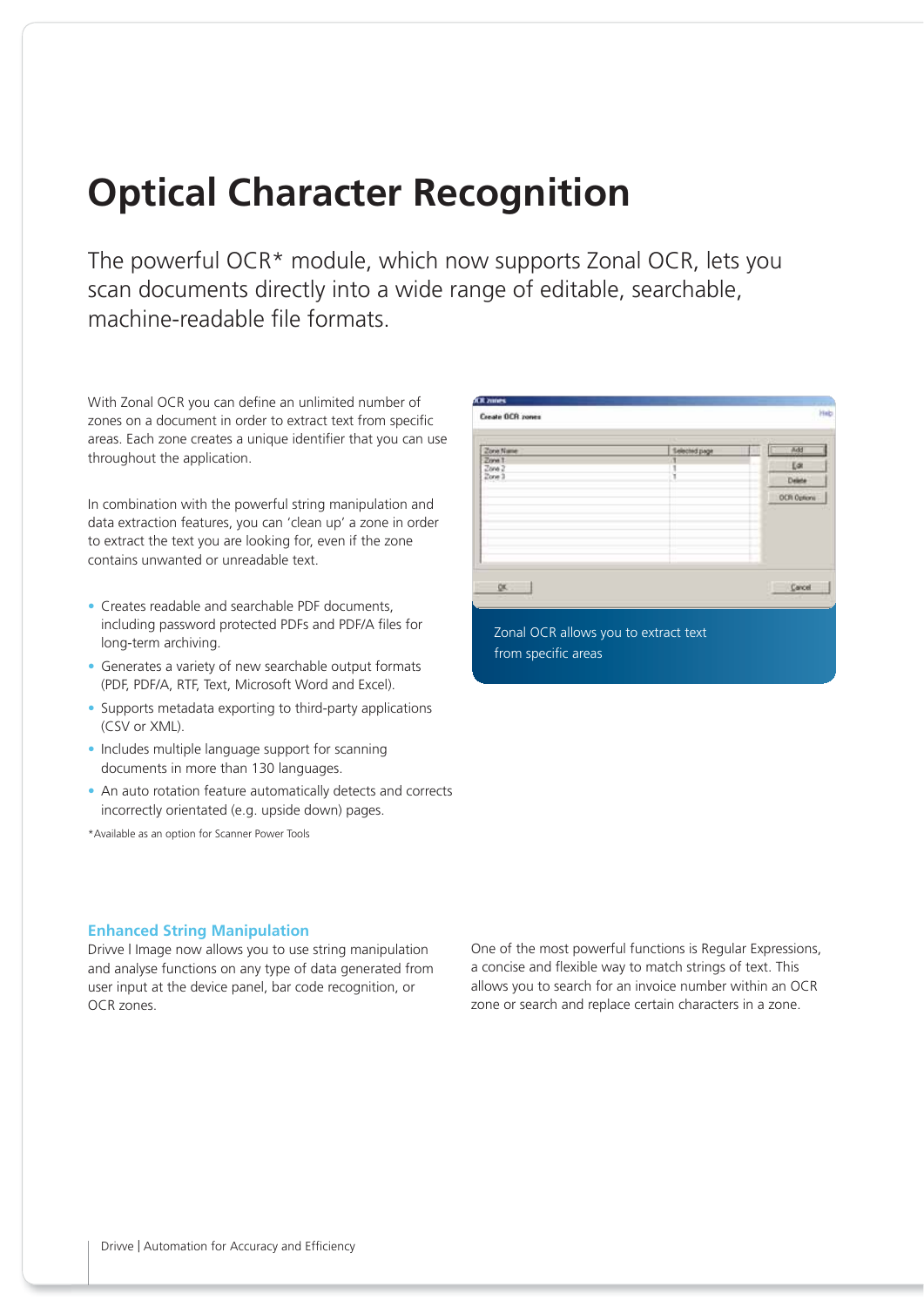## **Enhanced Bar Code Module**

Accelerate and streamline your document workflow by harnessing the efficiency of bar codes.

With the enhanced Bar Code Reading you can analyse bar code values and extract specific data. This is useful if a page contains more than one bar code and you would like to use the first for a file name and the second for a folder name. You can also extract parts of a bar code, split bar code data based on separator characters, and much more. The Bar Code Separation feature now has a powerful filter mechanism that separates documents only if a specific bar code value is found on the page.

- Reads more than 20 industry-standard 1D & 2D bar codes.
- Reports the type, position and recognition-confidence (configurable) for all bar codes.
- Reads almost all bar code orientations: horizontal, vertical, skewed 45°.
- Automatically detects bar codes anywhere in an image.
- Allows you to specify a bar code location on an image, indicate a default orientation and configure the maximum number of bar codes to be read.

#### **Supported bar codes**

- Code 39
- Interleaved 2 of 5
- EAN128
- PostNet
- DataLogic
- Patch Code
- PDF417
- DataMatrix and many more



### **Database Connector**

### Integrate Sharp OSA-enabled MFPs with almost any commercially available database.

Now you can access your customer database and retrieve information direct from the MFP's front panel.

You can scan documents, annotate them, and send them to any network destination - indexed with information pulled from your database - all in a matter of moments, without once having to return to your desk.

- Lets you interact with and retrieve information from your database, direct from the MFP's front panel display.
- Uses SQL (Standard Query Language) for broadest compatibility and ease of integration.
- Lets you add metadata to documents as you scan them.
- Fully customisable menu on the MFP's front panel display for extra operator convenience.
- Information pulled from the database can be used to populate a scan's index fields.
- Supports industry standard outputs (ASCII, Text, CSV, XML).
- Supports ODBC (Open Database Connectivity) and LDAP (Lightweight Directory Access Protocol).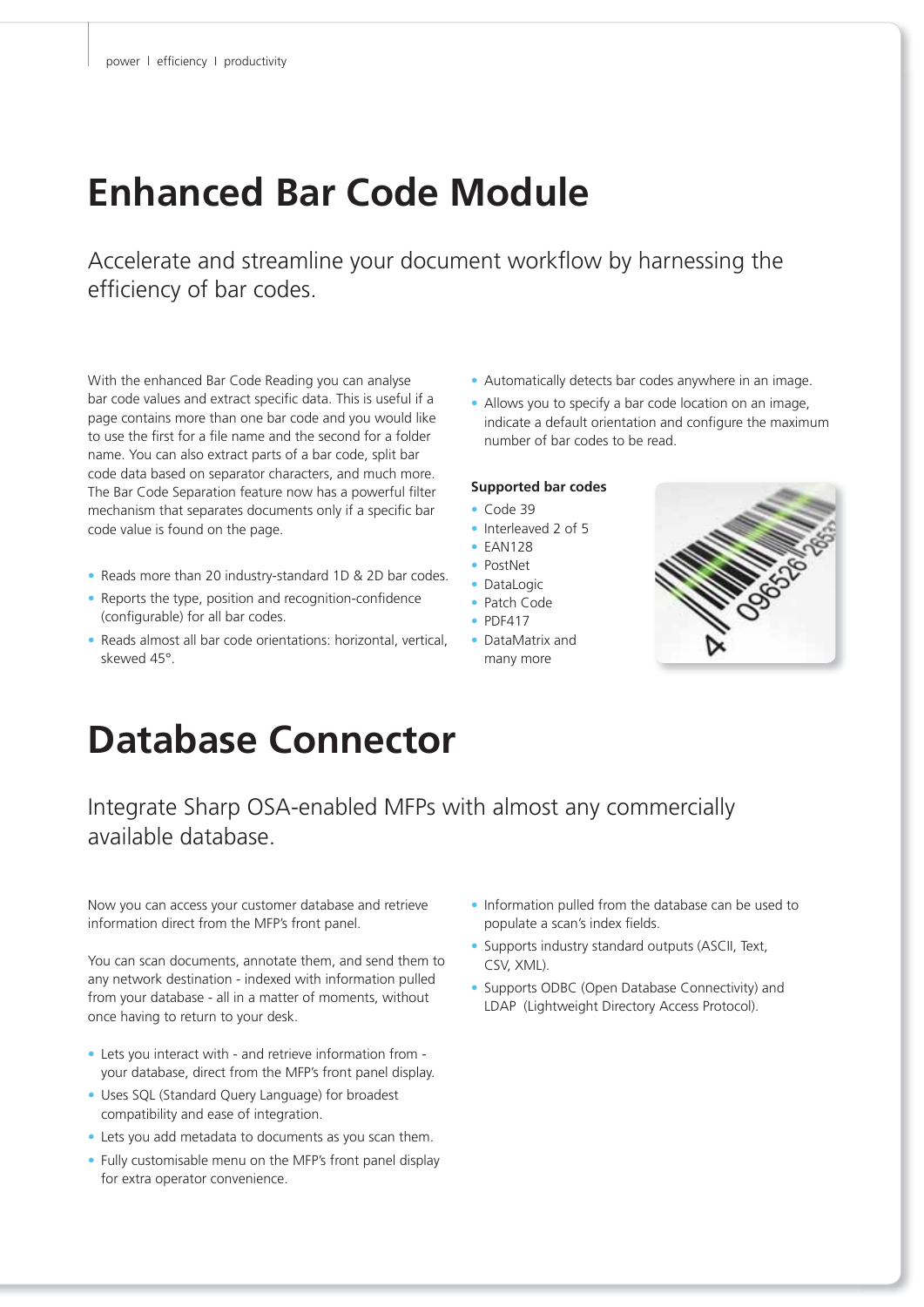# **Exchange | Fax Connector**

Integrates perfectly with Microsoft® Exchange.

The Exchange I Fax Connector supplied uses industry standard protocols to integrate perfectly with Microsoft Exchange and selected fax server products. Simply scan directly to anyone in your list of contacts, while leaving a copy of the scanned image in your personal 'Sent' box.

- Seamless integration with Microsoft Exchange; 2003, 2007, 2010 supported.
- Access global and personal address books direct from your Sharp MFP and scan to multiple 'To', 'CC' and 'BCC' addresses.
- User access can be limited for enhanced security.
- Places a copy of sent email in the operator's personal 'Sent' box for confirmation.
- Can be used in conjunction with Scanner Power Tools.
- Supports LDAP (Lightweight Directory Access Protocol).
- Lets you email and archive a document in a single step.

| drivue limage    |  |
|------------------|--|
| Scan to Exchange |  |
| Scan to Fax      |  |

## **SharePoint Connector**

Harness the full power of your Microsoft® SharePoint® environment by giving it what it needs most - information.

- Scan documents directly into SharePoint from your Sharp MFP.
- Index your scanned documents at the MFP, then store them in SharePoint.
- Can automatically create a new folder in SharePoint when you file a scanned document.
- Lets you fill in customised fields in SharePoint when filing a scanned document.
- Allows you to browse SharePoint's filing structure from the MFP's front panel display.
- Saves time by filing scanned documents in a SharePoint folder and simultaneously distributing them via SMTP email.
- Scans documents as searchable PDF files for easier access and better collaboration. (requires optional Optical Character Recognition module).
- Supported versions are Windows SharePoint Services 3.0, MS Office Sharepoint Server 2007 and 2010.

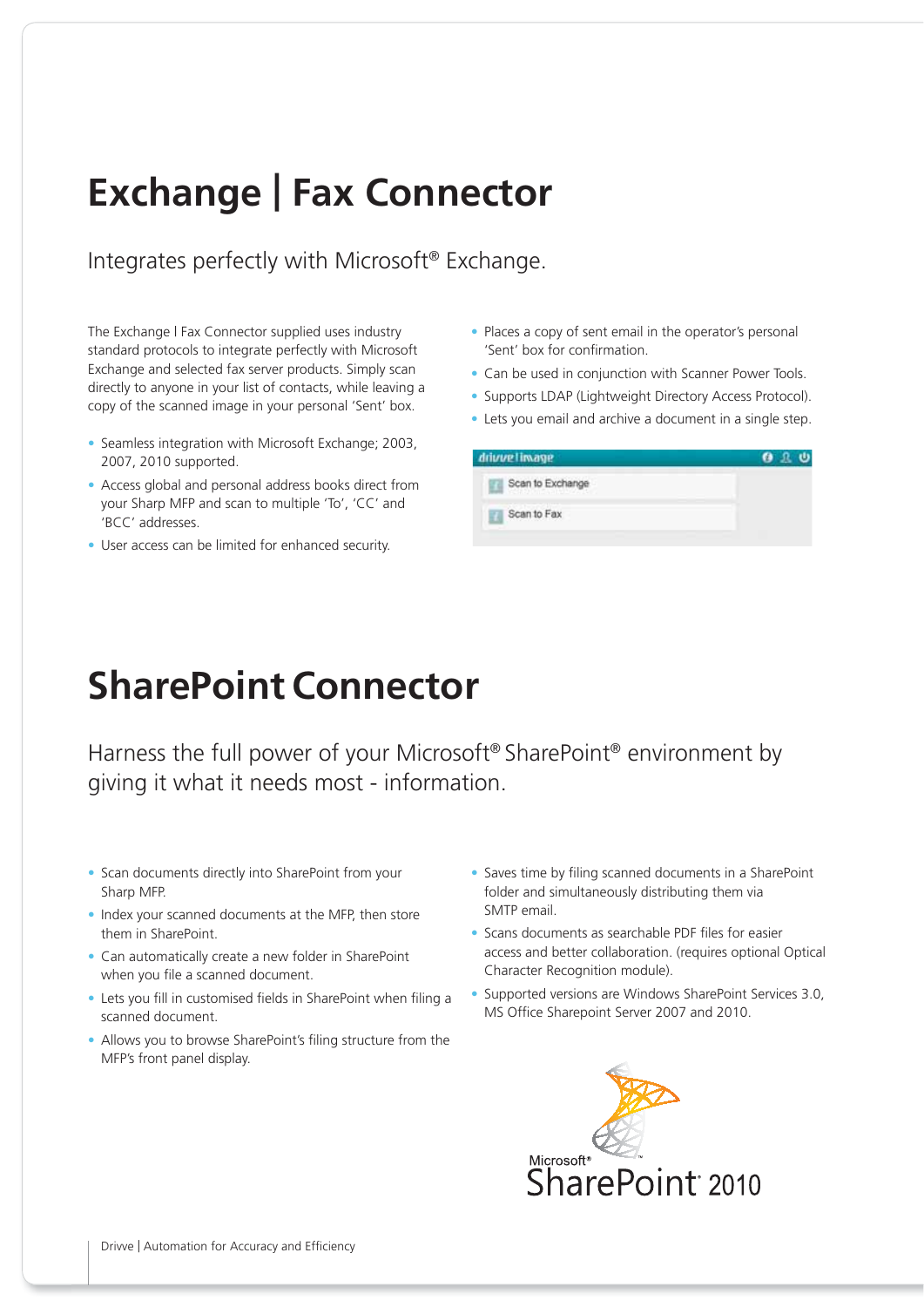# **Sharp OSA: a new way of thinking**

A development platform that lets our technology partners, like Drivve, transform the office MFP into a gateway to the rest of your business.

That's why our latest generation of MFPs can do much more than simply print, copy, fax and scan. With Sharp OSA, the new machines can give you instant, walk-up access to your networked applications for faster, easier and more efficient workflows. It's a step change in office productivity.



### **Automation for accuracy and efficiency**

Sharp OSA is ideal for automating and streamlining repetitive tasks such as document scanning, indexing and filing.

### **Easy integration and effortless deployment**

Sharp OSA applications, which use industry-standard protocols and interfaces, are deployed across the network for fast, trouble-free integration and support.

### **A superior return on your investment**

Sharp OSA-enabled MFPs make it easy for everyone to achieve more. They're not the end of the document process; they're at the heart of the information workflow.